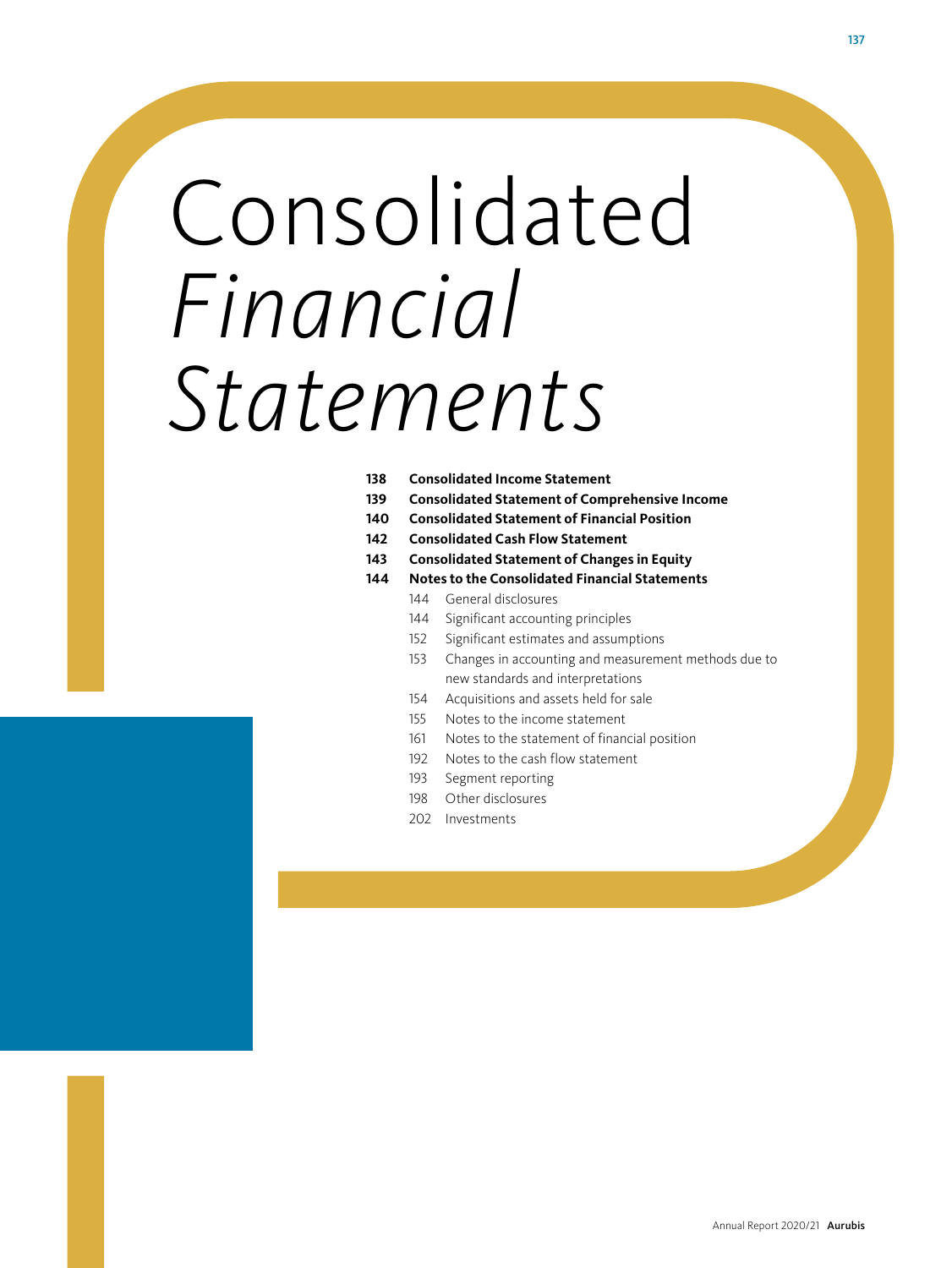### <span id="page-1-0"></span>Consolidated Income Statement

for the period from October 1 to September 30 (IFRS)

| in € thousand                                                                        | Note           | 12 months<br>2020/21 | 12 months<br>2019/20 |
|--------------------------------------------------------------------------------------|----------------|----------------------|----------------------|
| Revenues                                                                             | 1              | 16,299,837           | 12,428,542           |
| Changes in inventories of finished goods and work in process                         | 2              | 146,354              | 117,996              |
| Own work capitalized                                                                 | 3              | 31,898               | 22,517               |
| Other operating income                                                               | $\overline{4}$ | 72,845               | 33,407               |
| Cost of materials                                                                    | 5              | $-14,637,048$        | $-11,198,139$        |
| <b>Gross profit</b>                                                                  |                | 1,913,886            | 1,404,323            |
| Personnel expenses                                                                   | 6              | $-554,162$           | $-552,572$           |
| Depreciation of property, plant, and equipment and amortization of intangible assets | 7              | $-218,962$           | $-209,826$           |
| Other operating expenses                                                             | 8              | $-310,860$           | $-266,333$           |
| <b>Operational result (EBIT)</b>                                                     |                | 829,902              | 375,592              |
| Result from investments measured using the equity method                             | 9              | 18,705               | 6,455                |
| Interest income                                                                      | 10             | 3,613                | 6,679                |
| Interest expense                                                                     | 10             | $-18,478$            | $-18,832$            |
| Other financial income                                                               | 11             | 7                    | 88                   |
| Other financial expenses                                                             | 11             | $-8,454$             | $-2,659$             |
| Earnings before taxes (EBT)                                                          |                | 825,295              | 367,323              |
| Income taxes                                                                         | 12             | $-212,314$           | $-101,960$           |
| <b>Consolidated net income</b>                                                       |                | 612,981              | 265,363              |
| Consolidated net income attributable to Aurubis AG shareholders                      | 13             | 612,796              | 265,172              |
| Consolidated net income attributable to non-controlling interests                    | 13             | 185                  | 191                  |
| Basic earnings per share (in $\epsilon$ )                                            | 14             | 14.03                | 5.95                 |
| Diluted earnings per share (in $\epsilon$ )                                          | 14             | 14.03                | 5.95                 |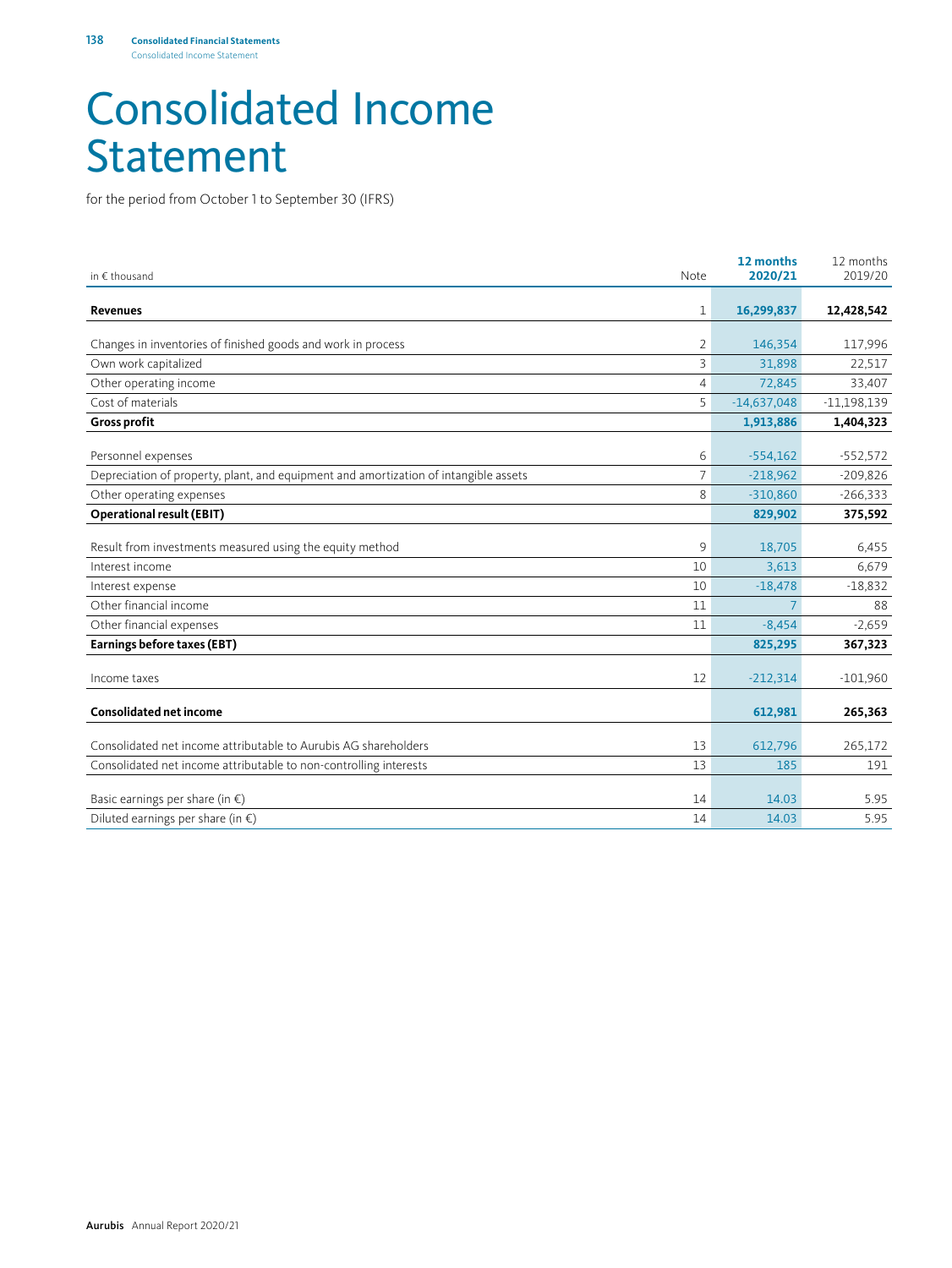## <span id="page-2-0"></span>Consolidated Statement of Comprehensive Income

for the period from October 1 to September 30 (IFRS)

| in $\epsilon$ thousand                                                                                                                                      | 12 months<br>2020/21 | 12 months<br>2019/20 |
|-------------------------------------------------------------------------------------------------------------------------------------------------------------|----------------------|----------------------|
| <b>Consolidated net income</b>                                                                                                                              | 612,981              | 265,363              |
| Items that will be reclassified to profit or loss in the future                                                                                             |                      |                      |
| Measurement at market of cash flow hedges                                                                                                                   | $-13,336$            | 38,602               |
| Hedging costs                                                                                                                                               | $-1,411$             | 2,071                |
| Changes deriving from translation of foreign currencies                                                                                                     | 1,690                | $-639$               |
| Income taxes                                                                                                                                                | 2,511                | $-8,554$             |
| Financial fixed assets accounted for using the equity method - share of other<br>comprehensive income, after taxes                                          | 3,652                | $\overline{0}$       |
| Items that will not be reclassified to profit or loss                                                                                                       |                      |                      |
| Measurement at market of financial investments                                                                                                              | 27,224               | $-2,193$             |
| Remeasurement of the net liability deriving from defined benefit obligations                                                                                | 49,566               | 84,083               |
| Income taxes                                                                                                                                                | $-15,255$            | $-27,914$            |
| Financial fixed assets accounted for using the equity method - remeasurement of the<br>net liability deriving from defined benefit obligations, after taxes |                      | 70                   |
| Other comprehensive income                                                                                                                                  | 54,648               | 85,526               |
| Consolidated total comprehensive income                                                                                                                     | 667,629              | 350,889              |
| Consolidated total comprehensive income attributable to Aurubis AG shareholders                                                                             | 667,442              | 350,699              |
| Consolidated total comprehensive income attributable to non-controlling interests                                                                           | 187                  | 190                  |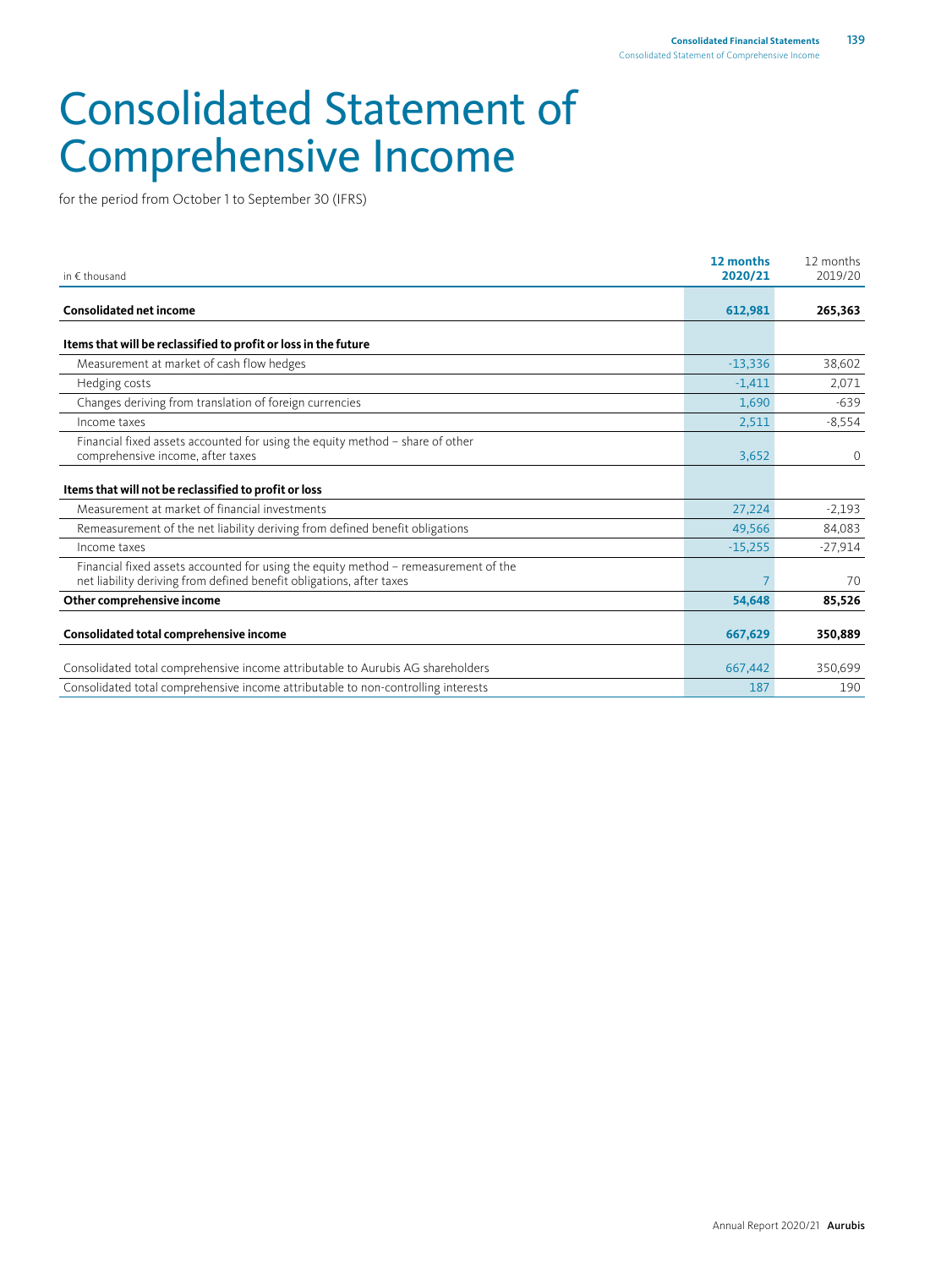### <span id="page-3-0"></span>Consolidated Statement of Financial Position

(IFRS)

#### Assets

| in $\notin$ thousand                         | Note | 9/30/2021 | 9/30/2020 |
|----------------------------------------------|------|-----------|-----------|
|                                              |      |           |           |
| Intangible assets                            | 15   | 158,733   | 171,945   |
| Property, plant, and equipment               | 16   | 1,656,927 | 1,640,800 |
| Financial fixed assets                       | 17   | 65,405    | 35,616    |
| Investments measured using the equity method | 18   | 76,644    | 55,453    |
| Deferred tax assets                          | 24   | 18,076    | 8,711     |
| Non-current financial assets                 | 21   | 33,878    | 34,619    |
| Other non-current non-financial assets       | 21   | 2,937     | 1,430     |
| Non-current assets                           |      | 2,012,600 | 1,948,574 |
|                                              |      |           |           |
| Inventories                                  | 19   | 2,804,209 | 2,463,771 |
| Trade accounts receivable                    | 20   | 512,966   | 485,282   |
| Other current financial assets               | 21   | 152,078   | 99,252    |
| Other current non-financial assets           | 21   | 51,250    | 44,200    |
| Cash and cash equivalents                    | 22   | 942,435   | 481,064   |
| Assets held for sale                         |      | 137,811   | 11,360    |
| <b>Current assets</b>                        |      | 4,600,749 | 3,584,929 |
|                                              |      |           |           |
| <b>Total assets</b>                          |      | 6,613,349 | 5,533,503 |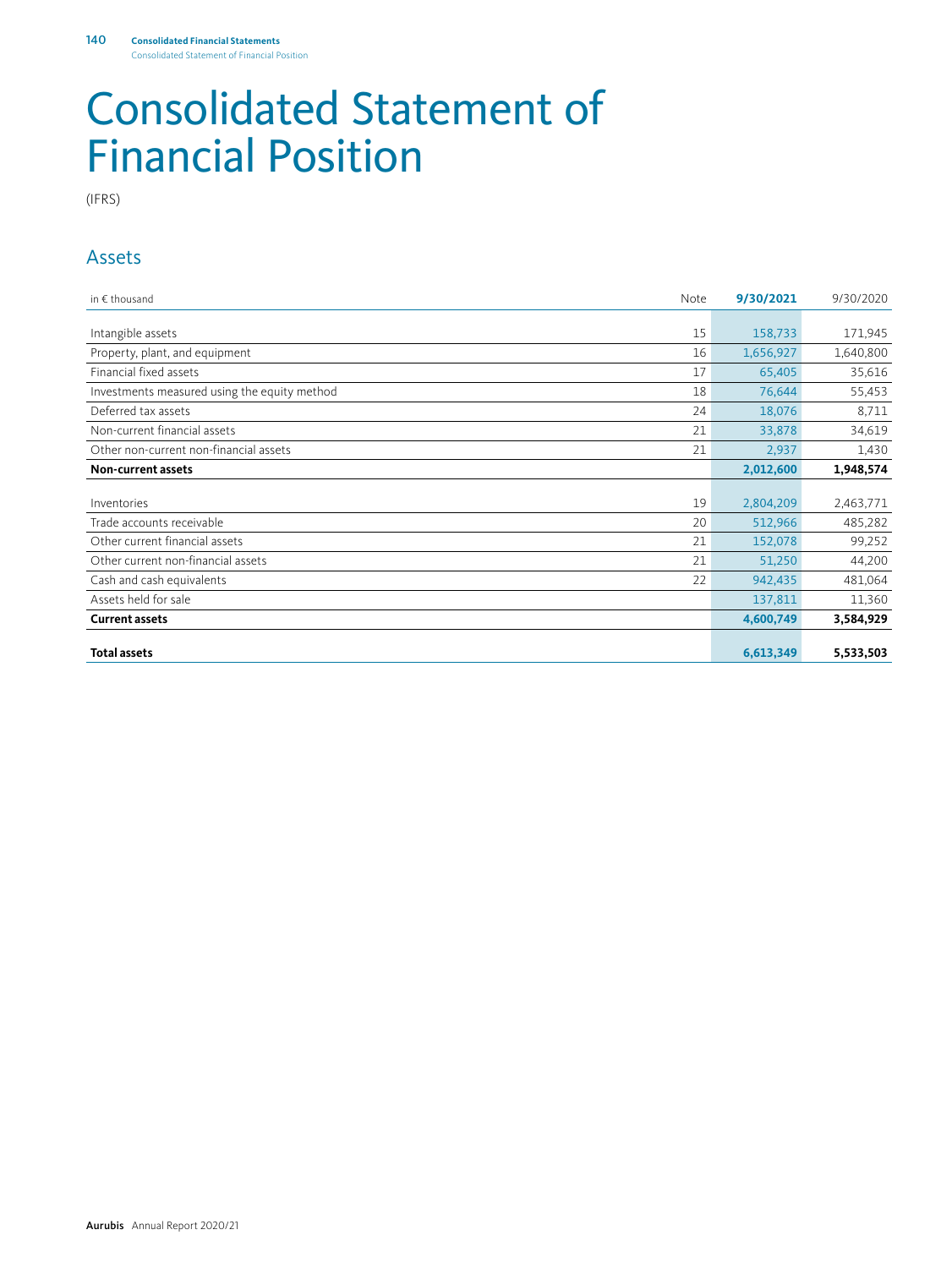### Equity and liabilities

| in $\epsilon$ thousand                            | Note | 9/30/2021 | 9/30/2020 |
|---------------------------------------------------|------|-----------|-----------|
|                                                   |      |           |           |
| Subscribed capital                                | 23   | 115,089   | 115,089   |
| Additional paid-in capital                        | 23   | 343,032   | 343,032   |
| Treasury shares                                   |      | $-60,248$ | $-41,304$ |
| Generated Group equity                            | 23   | 3,025,019 | 2,434,664 |
| Accumulated other comprehensive income components | 23   | 19,288    | $-1,042$  |
| Equity attributable to Aurubis AG shareholders    |      | 3,442,180 | 2,850,439 |
| Non-controlling interests                         | 23   | 537       | 539       |
| <b>Equity</b>                                     |      | 3,442,717 | 2,850,978 |
|                                                   |      |           |           |
| Pension provisions and similar obligations        | 25   | 213,727   | 260,396   |
| Other non-current provisions                      | 26   | 77,509    | 71,732    |
| Deferred tax liabilities                          | 24   | 443,568   | 301,211   |
| Non-current borrowings                            | 27   | 444,269   | 555,676   |
| Other non-current financial liabilities           | 27   | 57,079    | 20,807    |
| Non-current non-financial liabilities             | 27   | 1,698     | 1,176     |
| <b>Non-current liabilities</b>                    |      | 1,237,850 | 1,210,998 |
|                                                   |      |           |           |
| Current provisions                                | 26   | 67,068    | 77,628    |
| Trade accounts payable                            | 27   | 1,386,525 | 1,144,025 |
| Income tax liabilities                            | 27   | 24,004    | 17,886    |
| Current borrowings                                | 27   | 137,045   | 27,636    |
| Other current financial liabilities               | 27   | 220,981   | 148,334   |
| Other current non-financial liabilities           | 27   | 59,555    | 48,479    |
| Liabilities deriving from assets held for sale    |      | 37,604    | 7,539     |
| <b>Current liabilities</b>                        |      | 1,932,782 | 1,471,527 |
| <b>Total equity and liabilities</b>               |      | 6,613,349 | 5,533,503 |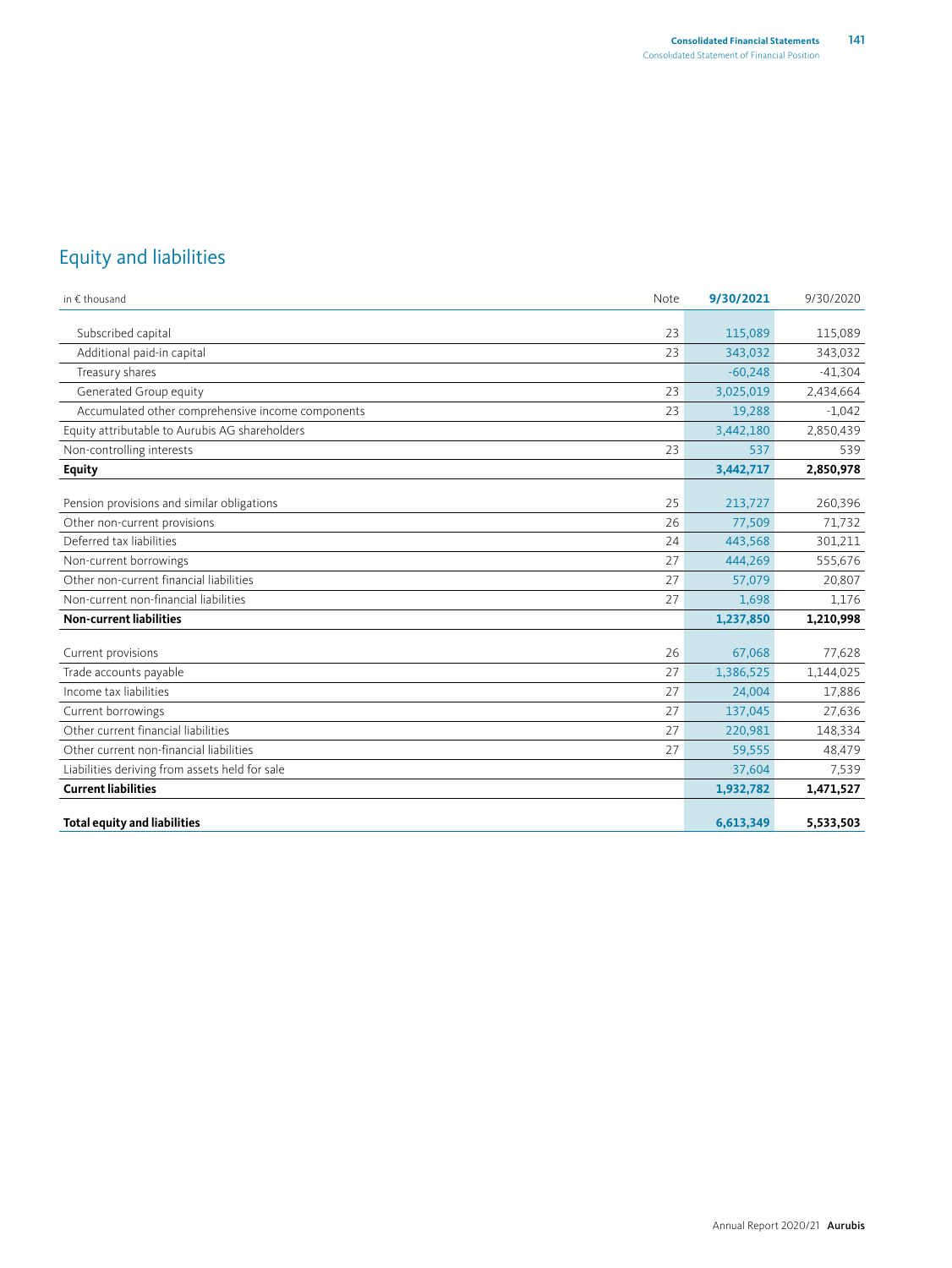### <span id="page-5-0"></span>Consolidated Cash Flow Statement

for the period from October 1 to September 30 (IFRS)

| in € thousand                                                                                  | 12 months<br>2020/21 | 12 months<br>2019/20 |
|------------------------------------------------------------------------------------------------|----------------------|----------------------|
| <b>Earnings before taxes</b>                                                                   | 825,295              | 367,323              |
| Depreciation and amortization of fixed assets (including impairment losses or their reversals) | 212,574              | 209,653              |
| Change in allowances on receivables and other assets                                           | 646                  | 1.261                |
| Change in non-current provisions                                                               | 8,432                | 1,200                |
| Net gains/losses on disposal of fixed assets                                                   | $-700$               | 2,230                |
| Measurement of derivatives                                                                     | 49,762               | 15,967               |
| Other non-cash items                                                                           | 2,082                | 6,314                |
| Expenses and income included in the financial result                                           | 4,607                | 8,269                |
| Income taxes received/paid                                                                     | $-88,081$            | $-64,099$            |
| Gross cash flow                                                                                | 1,014,617            | 548,118              |
| Change in receivables and other assets                                                         | $-90,764$            | $-49,149$            |
| Change in inventories (including measurement effects)                                          | $-397,417$           | $-344,988$           |
| Change in current provisions                                                                   | $-8,558$             | 23,675               |
| Change in liabilities (excluding financial liabilities)                                        | 294,206              | 281,283              |
| Cash inflow from operating activities (net cash flow)                                          | 812,084              | 458,939              |
| Payments for investments in fixed assets                                                       | $-252,444$           | $-229,955$           |
| Payments for the acquisition of shares in affiliated companies less cash acquired              | $\mathbf{0}$         | $-332,213$           |
| Payments from the granting of loans to related entities                                        | $-10,855$            | $-5,359$             |
| Proceeds from the disposal of fixed assets                                                     | 1,845                | 328                  |
| Proceeds from the disposal of business units                                                   | 12,329               | $\Omega$             |
| Proceeds from the redemption of loans granted to related entities                              | 8,200                | $\Omega$             |
| Interest received                                                                              | 3,613                | 6,679                |
| Dividends received                                                                             | 5,257                | 4,888                |
| Cash outflow from investing activities                                                         | $-232,055$           | -555,631             |
|                                                                                                |                      |                      |
| Proceeds deriving from the take-up of financial liabilities                                    | 26,275               | 411,124              |
| Payments for the redemption of bonds and financial liabilities                                 | $-30,524$            | $-162,953$           |
| Acquisition of treasury shares                                                                 | $-18,944$            | $-39,288$            |
| Interest paid                                                                                  | $-15,812$            | $-15,996$            |
| Dividends paid                                                                                 | $-56,946$            | $-56,386$            |
| Cash outflow (inflow in the previous year) from financing activities                           | $-95,951$            | 136,501              |
|                                                                                                |                      |                      |
| Net change in cash and cash equivalents                                                        | 484,077              | 39,808               |
| Changes resulting from movements in exchange rates                                             | 146                  | $-205$               |
| Cash and cash equivalents at beginning of period                                               | 481,064              | 441,461              |
| Cash and cash equivalents at end of period                                                     | 965,287              | 481,064              |
| Less cash and cash equivalents of assets held for sale at end of period                        | $-22,852$            | 0                    |
| Cash and cash equivalents at end of period (consolidated statement of financial position)      | 942,435              | 481,064              |